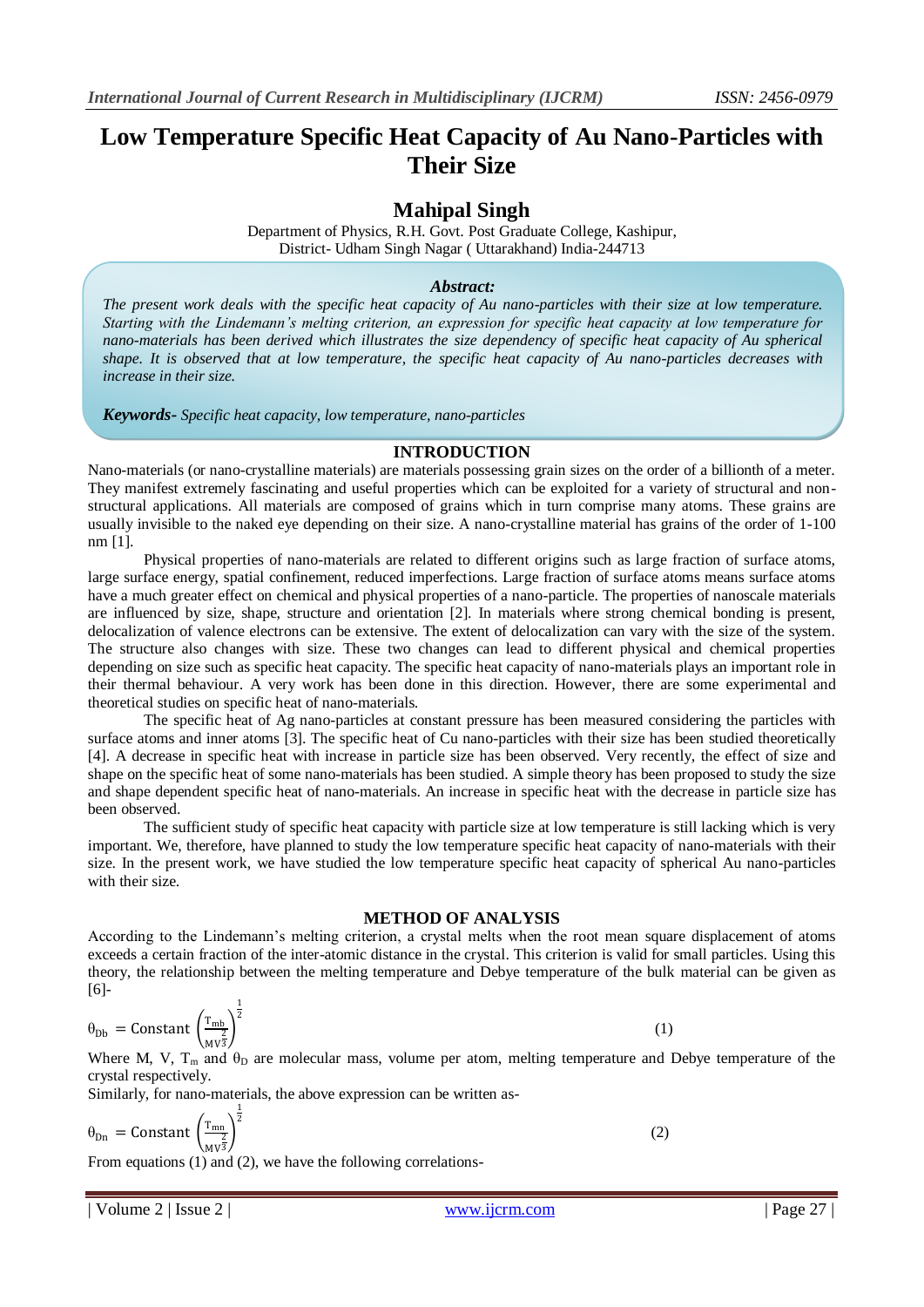| $\frac{\theta_{\text{Dn}}}{\theta_{\text{Db}}} = \left(\frac{T_{\text{mn}}}{T_{\text{mh}}}\right)^{\frac{1}{2}}$                                | (3)  |
|-------------------------------------------------------------------------------------------------------------------------------------------------|------|
| Here $\theta_{\text{Dn}}$ and $\theta_{\text{Db}}$ are Debye temperature of nano-material and that of corresponding bulk material respectively. |      |
| The relation for melting temperature of nano-material can be written as [5]-                                                                    |      |
|                                                                                                                                                 |      |
| $\frac{T_{mn}}{T_{mb}} = \left(1 - \frac{N}{2n}\right)$                                                                                         | (4)  |
| Where $T_{mn}$ and $T_{mb}$ are the melting temperature of nanosolid and that of corresponding bulk material respectively. Here                 |      |
| N is the total number of surface atoms while n is the total number of atoms of a nanosolid.                                                     |      |
| Therefore, from equations $(3)$ and $(4)$ , we have-                                                                                            |      |
| $\frac{\theta_{\rm Dn}}{\theta_{\rm Dh}} = \left(1 - \frac{N}{2n}\right)^{\frac{1}{2}}$                                                         | (5)  |
| At low temperature, the specific heat capacity is given as [6]-                                                                                 |      |
| $C_{\rm vb} = \frac{12\pi^4 R}{5} \left(\frac{T}{\theta_{\rm Dh}}\right)^3$                                                                     | (6)  |
| Where R is the ideal gas constant and T, the absolute temperature of the material.                                                              |      |
| Obviously,                                                                                                                                      |      |
| $C_{\rm vb} \propto \left(\frac{T}{\theta_{\rm Dh}}\right)^3$                                                                                   | (7)  |
| For nano-particles, we can write-                                                                                                               |      |
| $C_{\text{vn}} \propto \left(\frac{T}{\theta_{\text{Dn}}} \right)^3$                                                                            | (8)  |
| Thus, from $(7)$ and $(8)$ , we get-                                                                                                            |      |
| $\frac{C_{\rm vb}}{C_{\rm cm}} = \left(\frac{\theta_{\rm Dn}}{\theta_{\rm Dh}}\right)^3$                                                        |      |
|                                                                                                                                                 | (9)  |
| From, equations (5) and (9), we get-                                                                                                            |      |
| $\frac{C_{\text{vn}}}{C_{\text{rh}}} = \left(1 - \frac{N}{2n}\right)^{-\frac{3}{2}}$                                                            | (10) |
| But for spherical nanosolid, we have [7]-                                                                                                       |      |
| $\frac{N}{n} = \frac{4d}{D}$                                                                                                                    | (11) |
| Where d and D are the diameter of an atom and diameter of the spherical nanosolid.                                                              |      |
| Therefore, the above expression (10) becomes-                                                                                                   |      |
|                                                                                                                                                 |      |
| $\frac{C_{\text{vn}}}{C_{\text{cm}}} = \left(1 - \frac{2d}{D}\right)^{-\frac{3}{2}}$                                                            | (12) |
| This is the expression for low temperature specific heat capacity of nano-particles with their size.                                            |      |
| For Au nano-particles, $d = 0.228$ nm [5,7,8], therefore the above relation becomes-                                                            |      |

$$
\frac{c_{\text{vn}}}{c_{\text{vb}}} = \left(1 - \frac{0.456}{D}\right)^{-\frac{3}{2}}
$$
(13)

The above expression can be used to study the low temperature specific heat capacity of spherical Au nano-particles with their size.

### **RESULTS AND DISCUSSION**

The equation (13) has been used to compute the value of relative low temperature specific heat capacity of nanoparticle  $\left(\frac{C_{\text{vn}}}{C}\right)$  $\frac{C_{\text{vn}}}{C_{\text{vh}}}$ ) with their size (D). Figure (1) shows the variation of low temperature specific heat capacity  $\frac{C_{\text{vn}}}{C_{\text{vh}}}$  of spherical Au nano-particles with their size. It is obvious from the graph that the low temperature specific heat capacity decreases with increase in particle size i.e. the specific heat capacity varies inversely with the particle size. The reason of the increased specific heat at small sizes is the high atomic thermal vibration energies of the surface atoms.